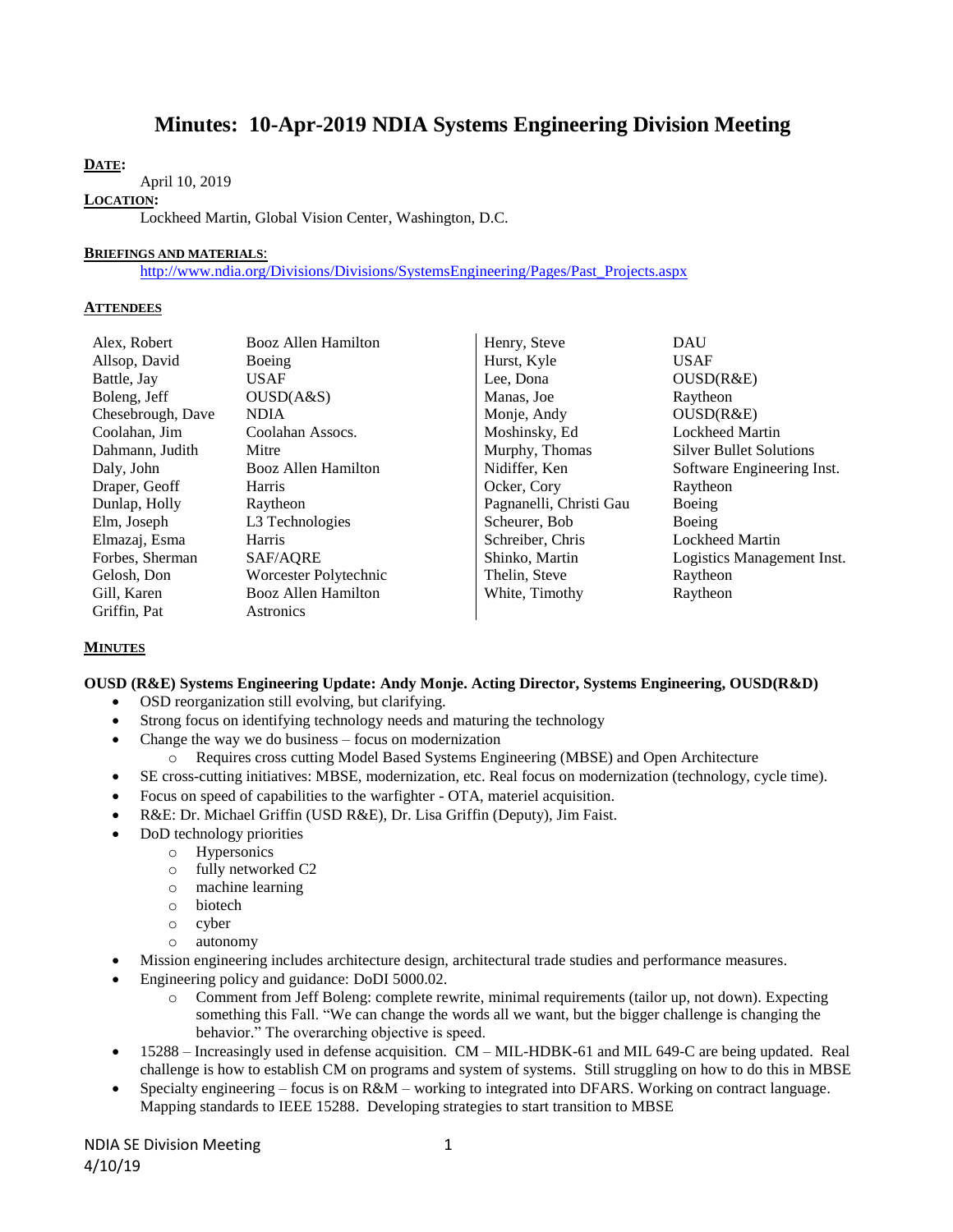- MBSE it's here, you are either on the bus or you're left behind. Taking steps for transformation to a model-based environment, strategy to implementation. AIA conference on MBSE early May.
- HSI steering committee. Capability-based assessment.
- Workforce engineering, production, manufacturing, quality workforce. Using more industry methods to manage the workforce.
- INCOSE working on a path for ASEP/CSEP certification through DAU.
- Digital engineering strategy is done, focus on implementation. Phil Zimmerman involved in Mission Engineering. Section 870 report to Congress, IP, tech data access.
- Defense standardization DSPO. Robin Brown, DMSMS. Counterfeit, expanded FAR reporting requirement. Additive manufacturing.
- Defense M&S office manage M&S across the enterprise, standardization. 15288 process framework used to map standards, data, and handbooks to identify gaps.
- International outreach.
- DoD SERC focus on major activities to drive velocity. Trust. SoS. Transforming SE into the future. ERS Engineering Resilient Systems.
- Science and Tech Conference Jim Faist. Get briefings. At S&T conference addressed TE and V&V and how to establish trust on autonomous systems
- Phil Zimmerman is hosting a sustainment data summit in Annapolis in Jun.

## **OUSD (A&S): Jeff Boleng, Special Assistant for Software Acquisition**

- DoD and defense industrial base
- DOD SWAP study: accepted last Thu, delivered to Congress on May 3. Supportive of 10 recommendations. 4 major lines of effort: Restructure statutes, define Defense software pathway, digital infrastructure for DEVOPS, and change culture
- Speed, speed, speed. Flip the paradigm SW is a more important component than HW, design our processes around that. It is a choice how to architect and emphasize a system.
- Statute, funding colors of money. DevSecOps capability. Workforce (Jose Gonzalez, human capital lead). Changing the culture. Require source code delivery for all non-COTS SW – for security, reliability; need to untangle source code from IP. "The government doesn't want your IP – they want you to make lots of money from it so our costs are lower."
- Industrial base will always be predominant for SW workforce but DoD needs to build its own capabilities.

#### **Geoff Draper: Continuous Iterative Development Working Group Status Report**

- Providing industry perspective on addressing the seven recommendations of the Defense Science Board report on software development for defense systems (Feb-2018 report)
	- 1. Software Factory maturity as a source selection criterion
	- 2. Use of Continuous Iterative Development (CID) methods
	- 3. Program Risk Reduction via competitive prototyping and down-selects / CID Metrics
	- 4. Transition of Legacy systems to software factories and CID, when appropriate
	- 5. Workforce development to support modern software development methods
	- 6. Sustainment
	- 7. Machine Learning research
	- Developed a detailed brief addressing the following topics for each recommendation
		- o Assumptions
		- o Picture of Success
		- o Current State
		- o Obstacles
		- o Path Forward
- Developed an Executive Summary succinctly addressing the Picture of Success and the Path Forward.
- Current Status both briefs completed, approved, and in-transit to OUSD(A&S) and OUSD(R&E).
- Both briefs will be posted on NDIA SE Division web pages.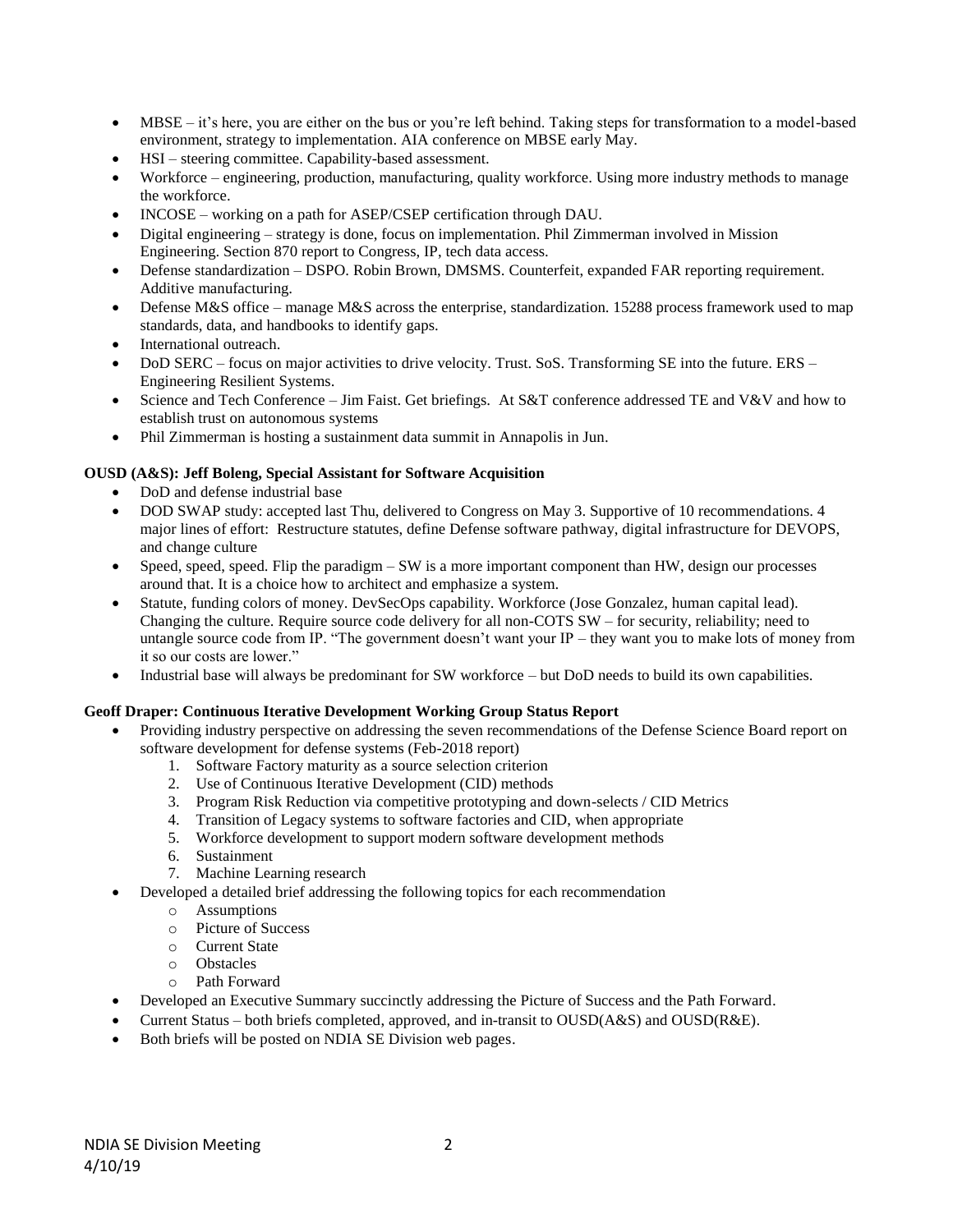# **ACTION ITEM REVIEW:**

- 2018-03: Collaboration on JFAC and Assurance. SSE collaboration ongoing w/JFAC (SW, SSE, conferences). CLOSED
- 2018-12: Autonomous Systems and SE Challenges Serna, T&E, Roedler. ON HOLD (possibly cancel)
- 2017-01: USAF Virtual Technical Reviews Chris Schreiber: discussed in committee yesterday, coordinate with Col Abbott or alternative. Get committee approval, then executive committee approval.
- 2017-02 USAF develop engineering workforce Don Gelosh: reaching out to government POCs, waiting on response.
- 2017-03 Industry ChEng visits to OSD CLOSED. But add new action for cross-company engagement with Mr. Faist, on topic(s) to be defined, e.g., modernization, AI/machine learning. Is there interest in a forum w/ Chief Engineers?

NEW ACTION: NDIA SED to consider a regular SE forum on technology topics of interest. SED (Joe, John, Holly) provide a written concept to Dona for socialization through R&E.

- 2017-04 USN Affordability workshop (Michael Doctor): NDIA SED (Steve Henry) to provide a summary of prior NDIA affordability workshop results and white paper to USN. Determine if additional follow-up is needed.
- 2017-05 JFAC Software Assurance workshop: Nidiffer/Daly on hold pending discussion with Tom Hurt.
- 2017-06 IP/Data Rights: CLOSED superseded by NDIA IP report already developed and submitted separately.
- 2017-07 Tool Interoperability workshops CLOSED. Will be addressed in the call for papers for SE Conference.
- 2017-08 Liaise with DEXWG on DE deliverables Schreiber: CLOSED
- 2017-07 NDIA HQ shared workspace OPEN Joe Elm still coordinating w/ NDIA.
- NEW ACTION: Develop a proposal on a study, workshop, or benchmarking to quantify the benefits/ROI for DevOps and MBSE. Brief concept at next NDIA meeting June '19.
- NEW ACTION: Consider M&S topics for NDIA SED meeting (model-based acquisition virtual technical reviews and source selection).

## **COMMITTEE REPORTS:**

- Architecture Committee (Bob Scheurer): 2019 focus on MOSA (requirements, standardization MOSA WG). See summary of MOSA white paper recommendations (strategy, implementation, 881D, architectures, DE strategy, cyber, DoD/industry collaboration, culture change, libraries).
- Automatic Test Committee: Patricia Griffin (Astronics). No open project at the moment. Last 2 cybersecurity discussions had no movement, due to IP concerns. Meeting held 3/26 at NDIA HQ. LXI (Securing Land-Based Instrumentation) TWG (Security Working Group). Provided recommendations for addressing LabView cyber security vulnerability from administrator password.
- Developmental Test & Engineering Committee (Joe Manas) conduit for NDIA T&E Division. Annual conference next month. Coordinating with R&E DT&E prototyping director, and OT liaison for planning conference and initiatives. T&E Division committees: NDIA Industrial Committee on Test and Evaluation (ICOTE); Test Enterprise Coordination Committee; NDIA SED DT&E Committee. Annual NDIA Test and Evaluation Symposium (Q2). 2019 projects: Capability-Based Test & Evaluation (CBTE) Workshop (Apr 2019); Model-Based SE for Test, Agile/CBTE. T&E Conference agenda.
- Employee Safety & Occupational Health Committee (Sherman Forbes) 2019 tasks: integrating ESOH into Digital Engineering MBSE, including AIA hazardous materials committee. Assess impact of DoD reorganization of Operational Safety to USD (P&R). ESOH committee meetings bi-monthly. ESOH track and NDIA SE Conference.
- Modeling & Simulation Committee (Chris Schreiber, David Allsop) committee meeting 4/9/19; source selection using models; government progress toward model-based acquisition; Digital Viewpoint Information Exchange WG (DEIXWG, NDIA, government, INCOSE).
- System-of-Systems Committee (Judith Dahmann) continuing regular SoS webinars, videos now available. Coordinating with other NDIA SED committees.
- System Security Engineering Committee (Holly Dunlap) Cory Ocker co-chair. Adhering to 2019 priorities. Finalizing AF SSE Acquisition Guide. SSE meeting 4/10: deep dive on Software Assurance products (SEI PM Guidebook for Software Assurance and Developer's Handbook). INCOSE/NDIA SSE/Product Line Engineering Project Update (Beth Wilson). Anti-Tamper Cabal Industry Daft Critical Program Information Identification Guide – coming soon. NDIA/INCOSE/IEEE System Security Symposium, April 2020.
- Systems Engineering Effectiveness Is it time to refresh the SE Effectiveness study report?